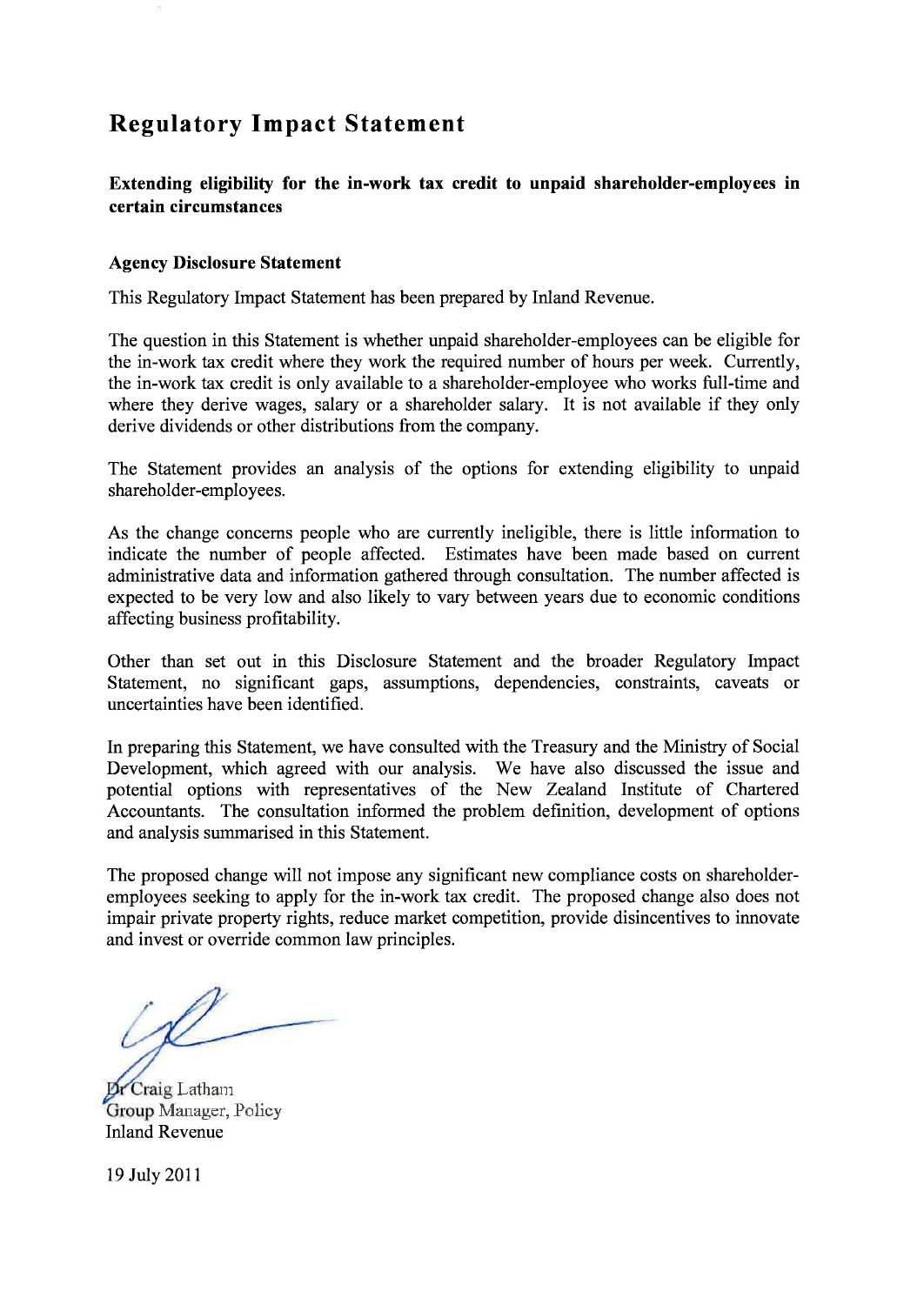## **STATUS QUO AND PROBLEM DEFINITION**

1. Where a person meets certain criteria they will be eligible for the in-work tax credit. The criteria include being a New Zealand resident, caring for a dependent child, not receiving an income-tested benefit or student allowance, working the minimum required number of hours a week and deriving income from that work activity.

2. Section MD 9 of the Income Tax Act 2007 requires the full time worker to be receiving specified income from the work activity. This specified income is defined to include wages and salary, shareholder salary and income from a business carried on for profit, as well as weekly ACC and parental leave payments in certain circumstances.

3. This requirement is not clearly stated on the application form leading to some applicants being unaware of the requirement for income to be derived from the work activity. Additional costs can be incurred by the department and applications in correcting applications.

4. Where all the criteria are met the person can apply for the in-work tax credit, which provides up to \$60 a week where the family has up to three children, and an extra \$15 a week for each additional child. The total amount, along with any family tax credit or parental tax credit, is abated against family scheme income. Family scheme income is defined in the Income Tax Act 2007 to include wages and salary, shareholder salary and business income. It also includes income attributed to people from trusts or companies in specific circumstances.

5. These criteria are intended to encourage people to move off income-tested benefits into work. It also encourages people to remain in work.

6. When a business makes a loss in a tax year, it may decide not to make a payment to the business owner relating to the owner's work activity. If the business owner is a sole trader, partner, shareholder of a look-through company, or beneficiary of a trading trust, they may still be eligible for the in-work tax credit as the gross income of the business can be treated as the person's income from a business. However, this treatment does not apply where the business is conducted via a company. A shareholder-employee will only qualify as receiving income from a work activity if they are paid wages or salary, or a shareholder salary. The gross income of the company is not treated as the person's income from a business for the purposes of the test in section MD 9.

7. In a number of situations, companies have elected to make no payment to the shareholder-employee due to the overall net loss of the company in that year. As a result, an unpaid shareholder-employee is not eligible for the in-work tax credit, even though they normally work the required number of hours per week. The number affected is estimated to be very low.

8. The current situation creates an inequity between working business owners based on the type of structure their business operates in.

9. An alternative could be for a shareholder-employee to receive a nominal payment, meaning they would meet the criterion of receiving income from a work activity. However, as this is an artificial construct it is likely to receive additional scrutiny from Inland Revenue with associated costs for the department and applicant. It would be preferable to address the problem directly.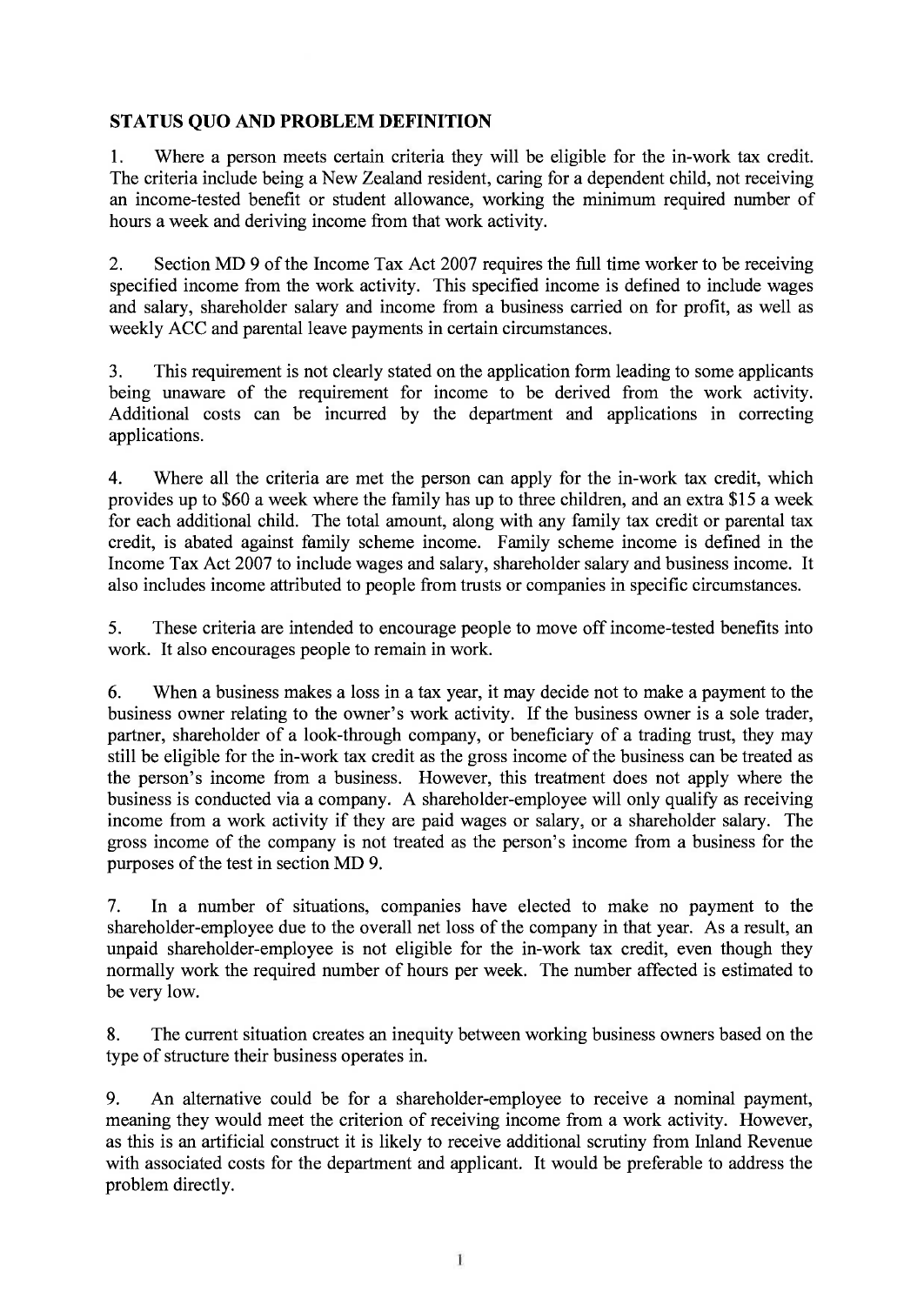10. The key cause of this situation is the inability for an unpaid shareholder-employee to meet the current legislative definition of income from a work activity. While the definition is sufficient for business owners in other entities, it does not cover shareholder-employees in standard companies. A non-legislative solution of the payment of a nominal salary is artificial and could result in greater scrutiny being applied to it with increased uncertainty and compliance costs for applicants.

## **OBJECTIVES**

11. The main objective is to ensure that the in-work tax credit operates as intended by encouraging people to move into and remain in work. It aims to support people with dependent children based on their level of work activity and their level of income. The question is whether the legislation setting out the eligibility criteria achieves the policy objectives.

12. In making changes to the eligibility rules, consideration should be given to government priorities to improve the integrity of the tax credits. Fiscal costs are also a consideration.

## **REGULATORY IMPACT ANALYSIS**

13. The options that we have identified are to:

Option A: provide further guidance to applicants and Inland Revenue staff about the requirements for income to be derived from work and the approach taken on nominal salary payments in light of the recent broadening of the definition of income. This would only clear some confusion on the current rules and would not extend eligibility to unpaid shareholder-employees.

Option B: change the definition of "full-time earner deriving income from a work activity" to include major shareholder-employees of close companies that produce gross income, provided the person meets all other requirements. This would extend eligibility to unpaid shareholder-employees who meet all other requirements.

14. As noted, Option A does not address the inequity that has been identified, although it may reduce the uncertainty and compliance costs for some applicants.

15. The preferred option is Option B to amend the Income Tax Act 2007 to extend eligibility to major shareholder-employees of a close company, where the close company produces gross income and all other requirements are met. This addresses the inequity.

16. The preferred Option B will result in an estimated increase in expenditure on the inwork tax credit of approximately \$0,650 million per year. The 2011-12 appropriation for the in-work tax credit is approximately \$567 million. The estimated cost of the preferred option can be met within the existing appropriation.

17. Shareholder-employees affected by the proposed change will be required to confirm that they meet all the eligibility requirements when applying for the in-work tax credit. No social, environmental or cultural costs are expected to arise.

## **CONSULTATION**

18. Officials discussed the status quo and problem definition with representatives from the New Zealand Institute of Chartered Accountants, who provided information to inform the analysis. Indicative options were also discussed and the representatives did not support the